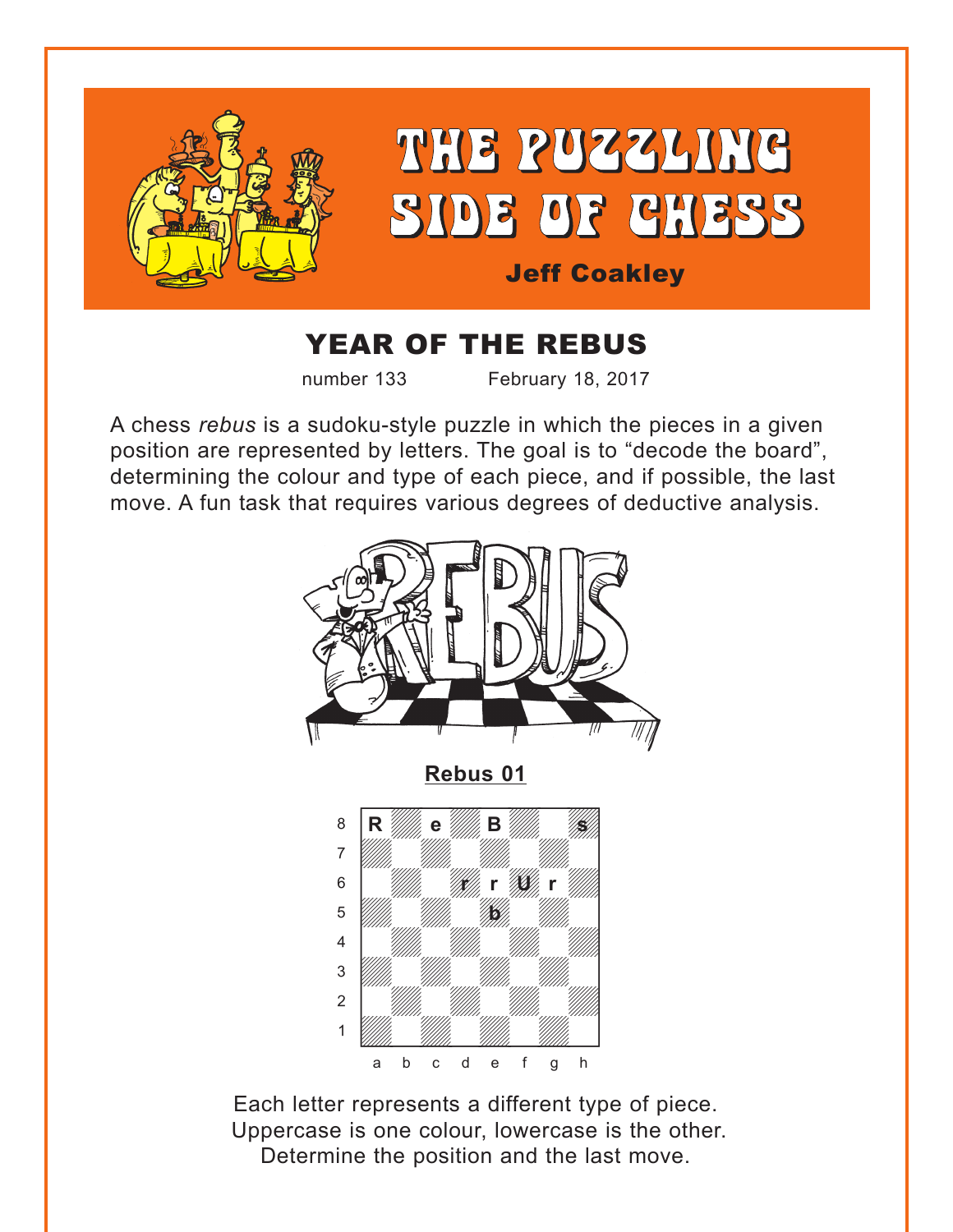<span id="page-1-0"></span>My interest in chess rebuses began last January when Grigory Popov presented the following problem in his *Saturday Puzzles* column on the *SuperProblem.ru* website.

Composed by Andrey Frolkin of Kiev, the rebus was dedicated to Ukrainian composer Yevhen Reytsen (*Reizen*) on the occasion of his 80th birthday. It was accompanied by a painting, shown below, by Andrey's wife Nina Omelchuk.



**[Rebus 02](#page-8-0)**

Each letter represents a different type of piece. Uppercase is one colour, lowercase is the other. Determine the position and, if possible, the last move.

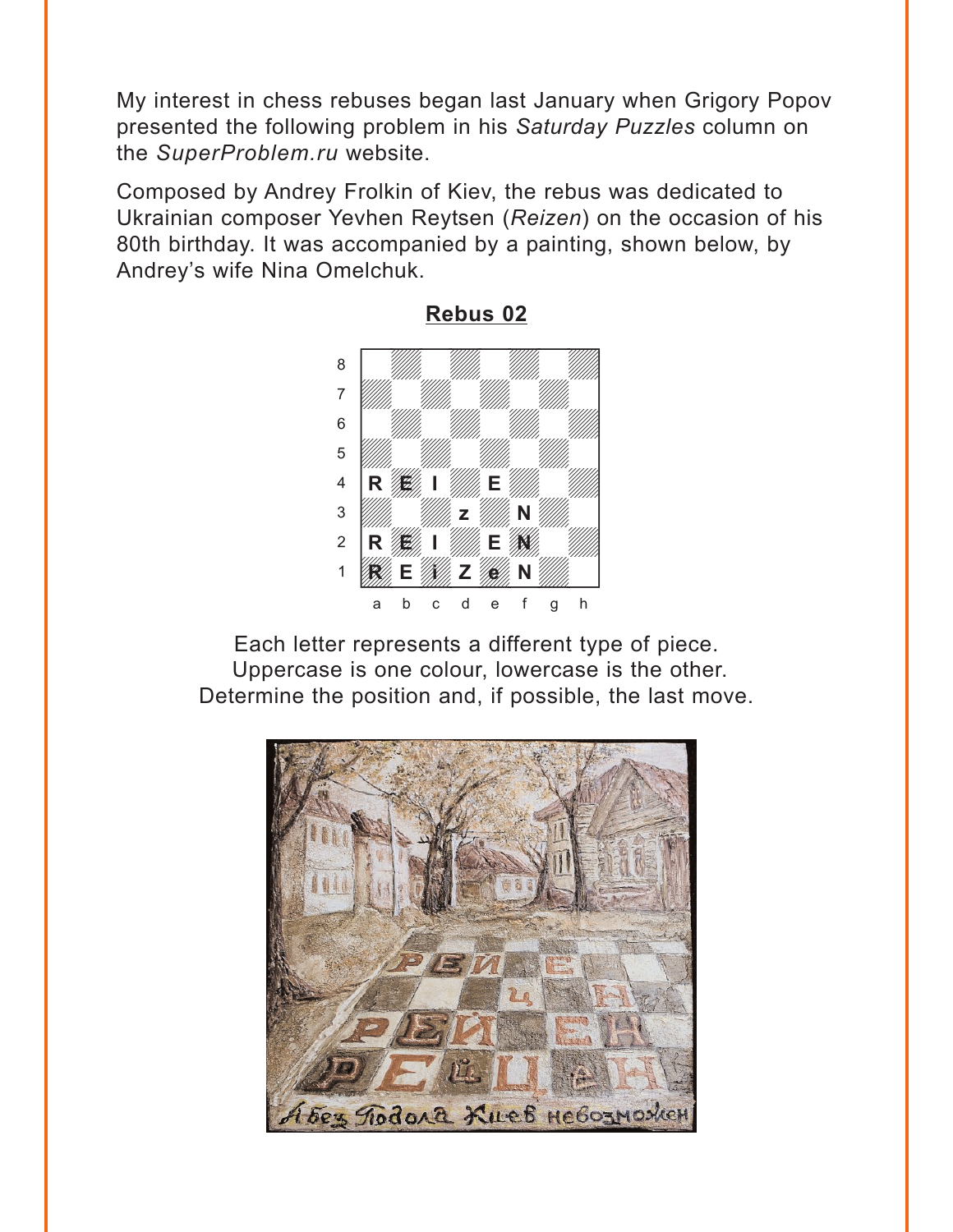<span id="page-2-0"></span>A week later, a second rebus and painting were posted, honouring another Ukrainian composer, Valery Kopyl. Be warned, the retro content of this problem is more complex than the first.

> w\_\_\_\_\_\_\_\_w a ya *mai wa wa* 1972, wa àdwdwdwdw]  $\begin{array}{ccc} \begin{array}{ccc} \text{6} & \text{6} & \text{6} & \text{6} & \text{6} & \text{6} & \text{6} & \text{6} & \text{6} & \text{6} & \text{6} & \text{6} & \text{6} & \text{6} & \text{6} & \text{6} & \text{6} & \text{6} & \text{6} & \text{6} & \text{6} & \text{6} & \text{6} & \text{6} & \text{6} & \text{6} & \text{6} & \text{6} & \text{6} & \text{6} & \text{6} & \text{6} & \text{6} & \text{6} & \text$ **b William Milliam Communication** 4 **V KO WAY WAY** 3 W K G P 1 M 2 V **X** O **WAY** Y **WAY** 1 **Wax 1 Way 1 Way** a b c d e f g h **V K** *W* **P O**  $\mathbb{Z}$ K*opy* p*w*

Each letter represents a different type of piece. Uppercase is one colour, lowercase is the other. Determine the position and, if possible, the last move.



The aim of Grigory Popov's column was to showcase problems that cannot be solved by computers. He requested that readers submit original compositions. So I decided to try making a rebus of my own. Lo and behold, whatever that means, the twin positions on the next page were published in February 2016.

**[Rebus 03](#page-9-0)**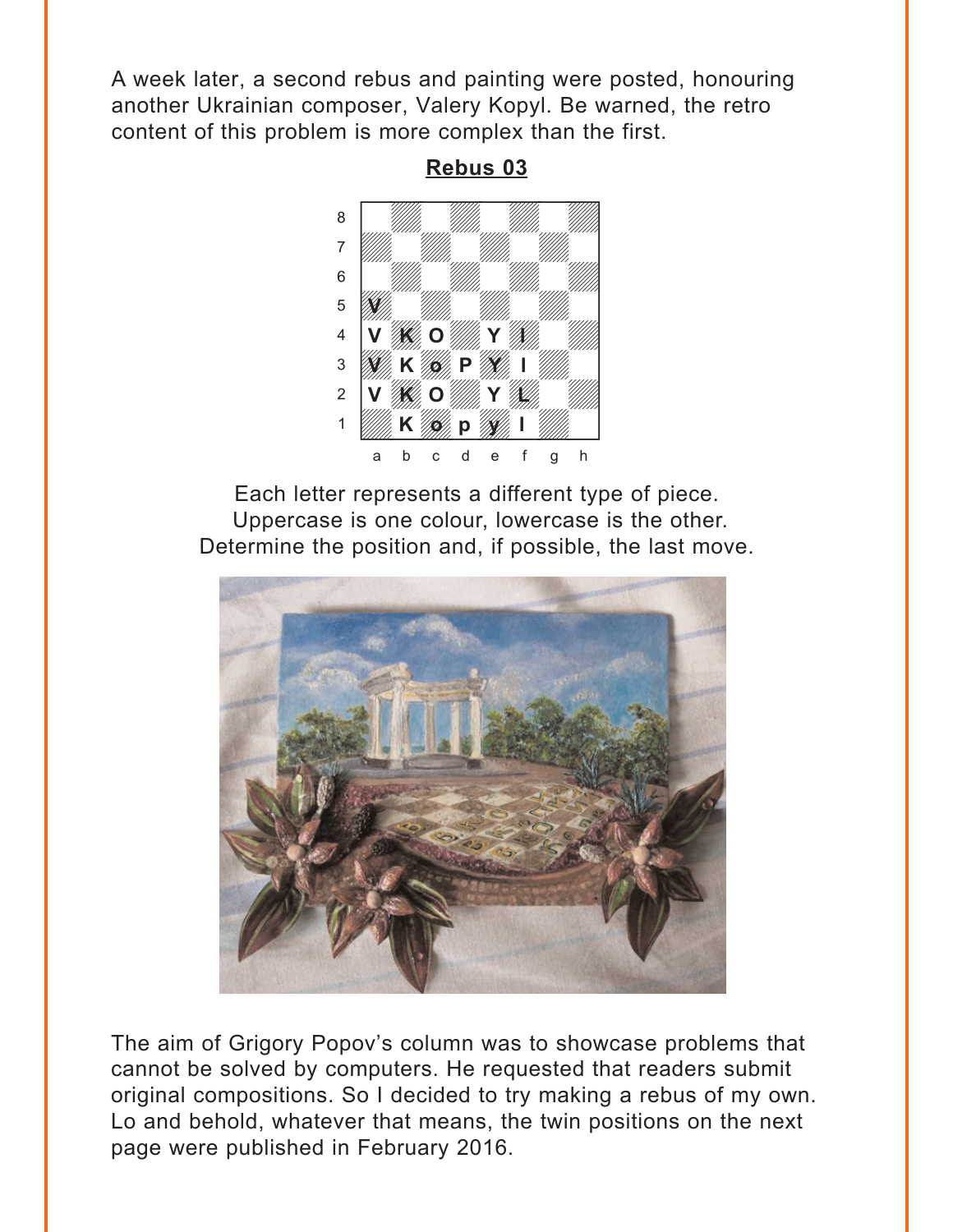<span id="page-3-0"></span>

Each letter represents a different type of piece. Uppercase is one colour, lowercase is the other. Determine the position and, if possible, the last move.

**[Rebus 05](#page-11-0)**



Each letter represents a different type of piece. Uppercase is one colour, lowercase is the other. Determine the position and, if possible, the last move.

I wanted to dedicate my puzzles to Andrey Frolkin, the man who invented this type of problem 35 years ago. Unfortunately there are seven letters in 'Frolkin' and a normal rebus only holds six. But I succeeded nevertheless, by splitting his name in two and jumbling the letters. Thus were Rolf and Niki born.

I sent copies of the problems to Andrey, which began a long and continuing correspondence on a variety of topics. Our numerous mutual interests quickly led to friendship, for which I'm very grateful.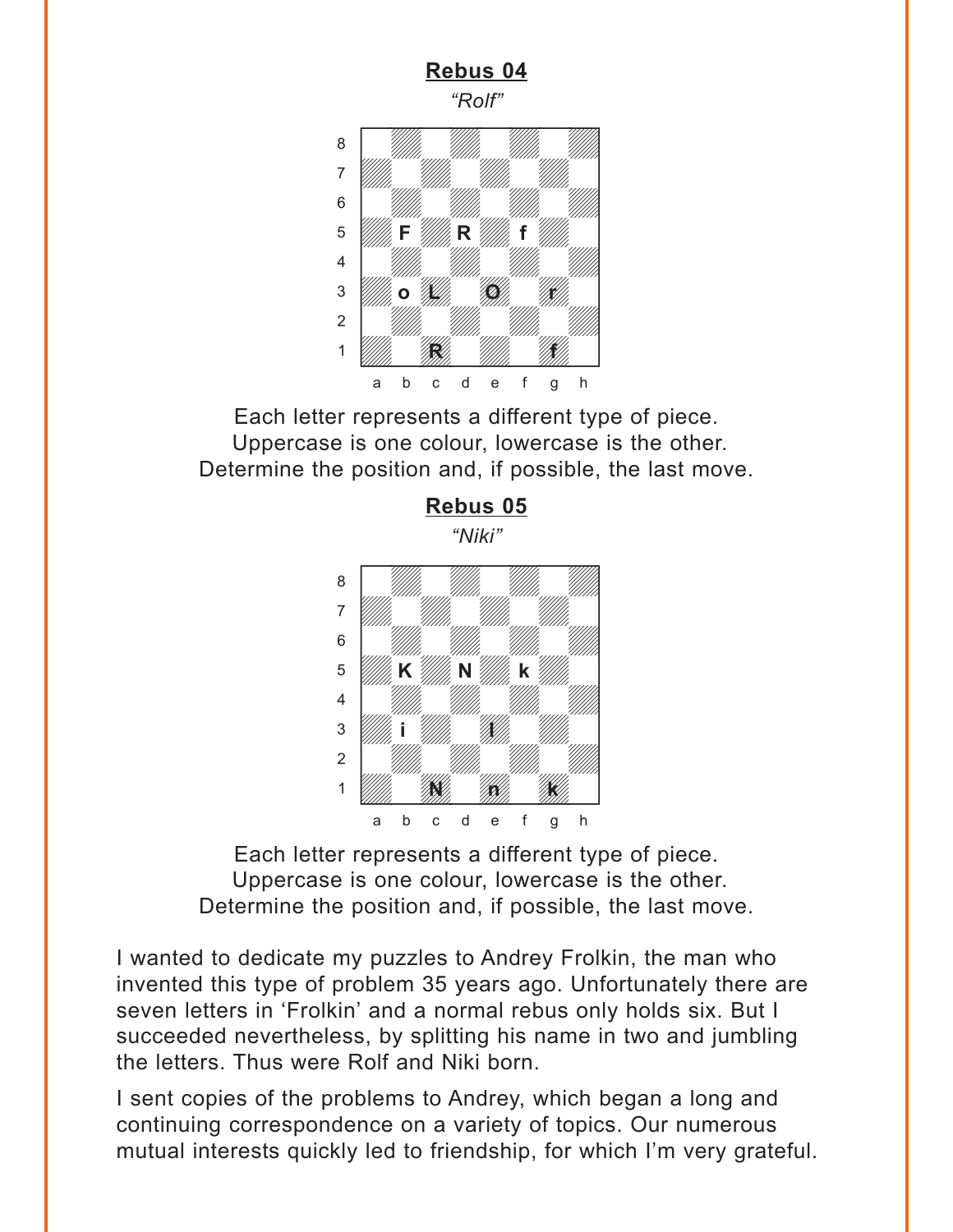<span id="page-4-0"></span>We also began to compose rebuses together, sharing ideas, checking each other's work, and refining the finished products. One feature that became central to most of our collaborations was the use of *multiple potential king pairs*.

In the preceding five problems, it was easy to determine which letters were the kings because there was only a single pair of letters with one uppercase and one lowercase. Increasing the number of possible "king pairs" not only makes a rebus more difficult to solve, but also provides additional opportunities for retro content.

The most basic type of position with two potential king pairs is the *full board rebus*. All 32 pieces are alive and well.



**[Rebus 06](#page-12-0)** *"boards"*

Each letter represents a different type of piece. Uppercase is one colour, lowercase is the other. Determine the position and, if possible, the last move.

2016 was indeed the "year of the rebus". The growing pile of joint compositions now contains over a hundred problems. Many of them have appeared in online chess magazines. If you're interested, see these three articles:

#### *ChessProblems.ca* **Bulletin**

Issue 8 (April 2016): The Elvis Effect, Multiple Potential King Pairs Issue 9 (August 2016): Exploring Colours in Chess Rebuses

*Sepa64.blogspot.ca* **Problemas** (Spanish Society of Chess Problemists) Boletin 15 (July 2016): New Directions in Chess Rebuses (in English)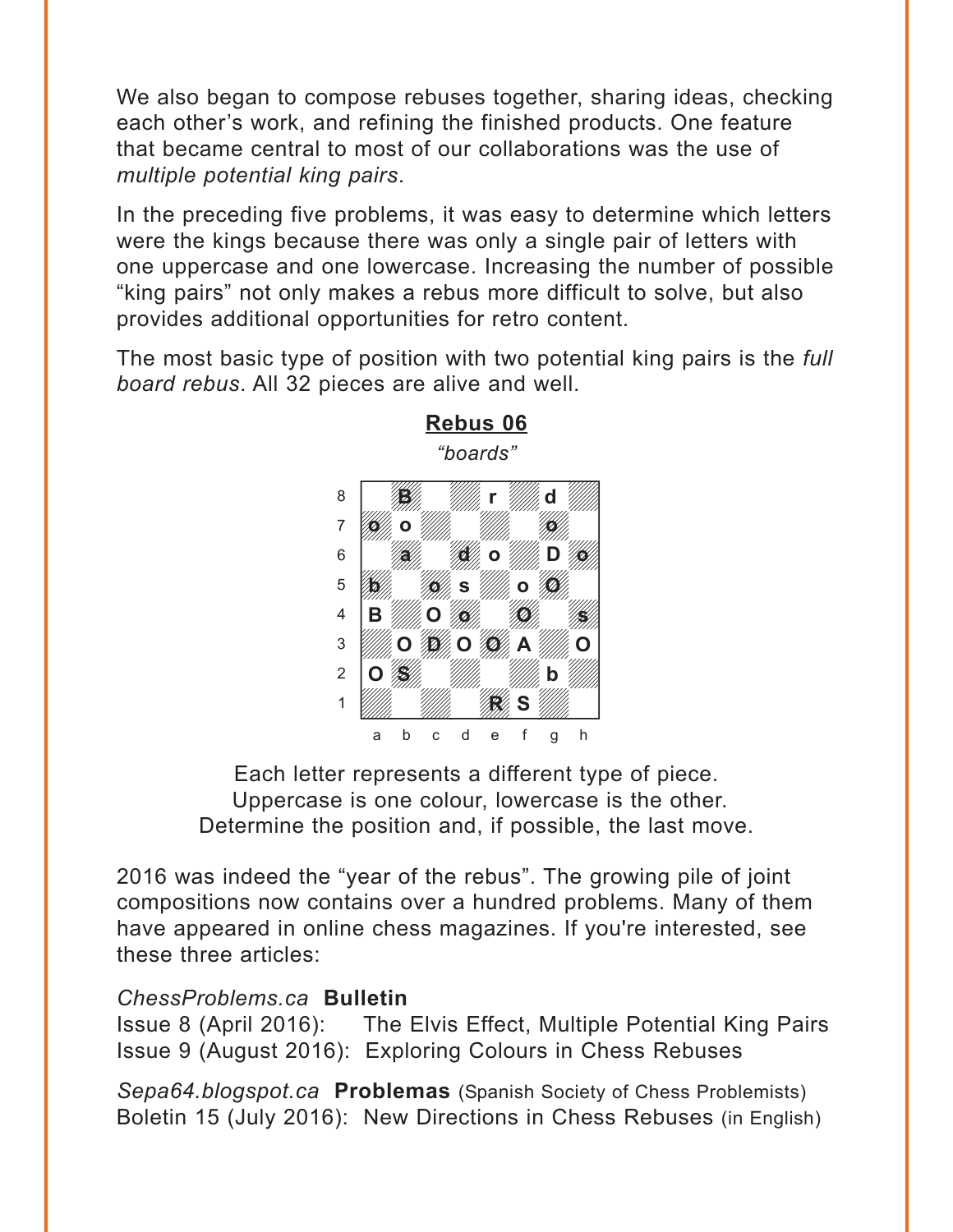<span id="page-5-0"></span>The final puzzle turns the *stump control* up a notch. Or two.



Each letter represents a different type of piece. Uppercase is one colour, lowercase is the other. Determine the position and, if possible, the last move.



*Andrey Frolkin 1979*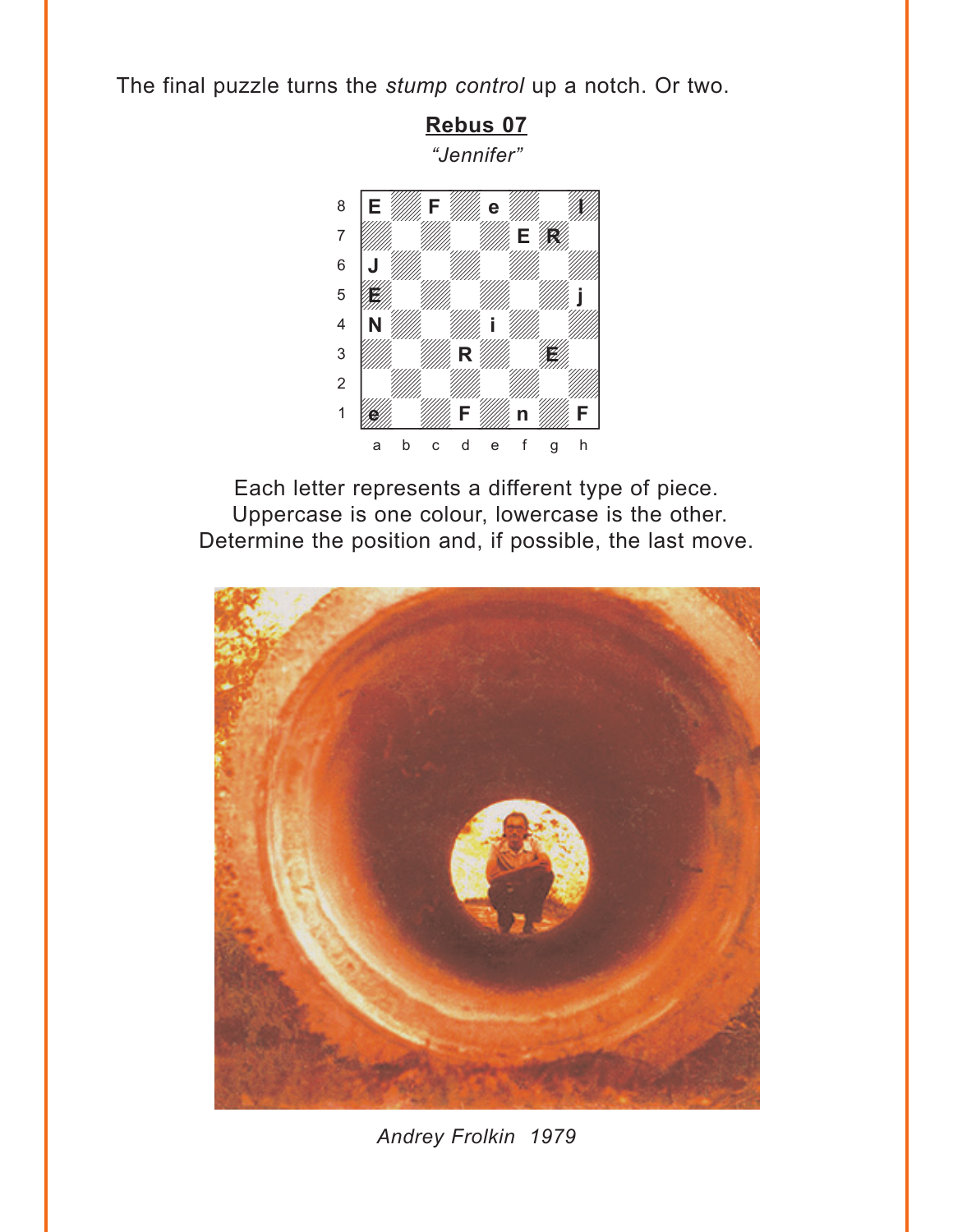# <span id="page-6-0"></span>**SOLUTIONS**

**PDF hyperlinks.** You can advance to the solution of any puzzle by clicking on the underlined title above the diagram. To return to the puzzle, click on the title above the solution diagram.



Solutions are given with *rebus notation*, an abbreviated method of describing logical deductions. The notation is mostly self-explanatory, but detailed lengthy explanations are given for this first problem.

#### $B = \overset{\text{def}}{\otimes}$  Kings are represented by the letter B/b.

B is the only letter with one uppercase, one lowercase. Every position must have two kings!

The notation says nothing about case or colours. All letters in rebus notation are capitals. All figurine pieces are white. In this column, we never write  $b = \mathbf{w}$ .

 $\hat{\mathbb{Z}}$  ≠ (REBS) The letters R,E,B,S are not pawns. They each appear on the 8th rank. Nowhere land for pawns.

The king on e8 is in check by R ( $\Xi$ e6+,  $\triangleq$ g6+, or  $\triangleq$ d6+).

The notation states that e8 is "under attack" on a file by r/e6, on a diagonal by r/g6, and "knightwise" by r/d6. It does not say which letter 'r' gives check, only that one of them is necessarily checking. It also does not preclude r/e6 or r/g6 from being a queen.

The word check is underlined to show that it is important for further deductions.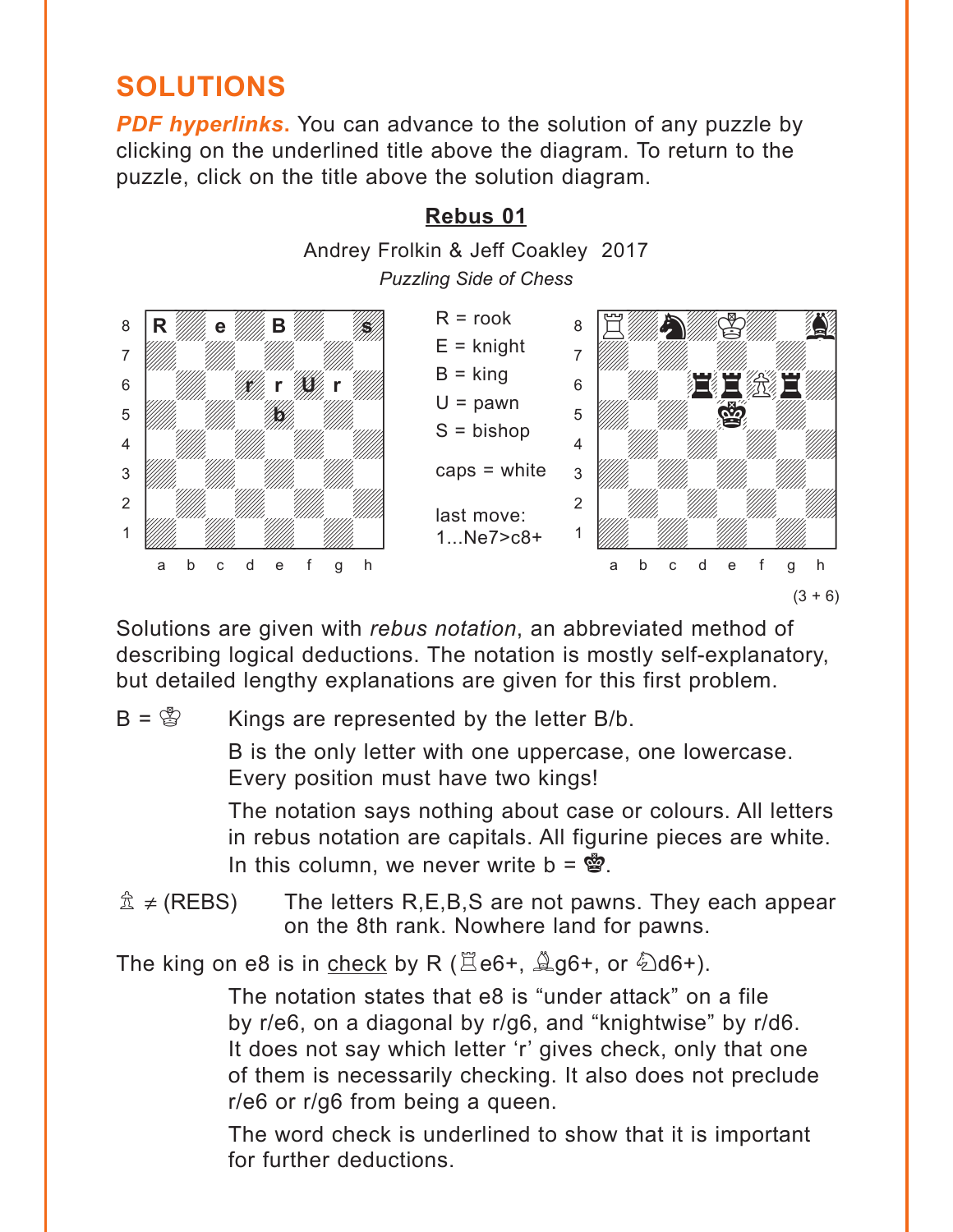| $R \neq \frac{10}{3}$ (e6+, g6+)     | Impossible double check.                                                                                                                                                                 |  |  |  |  |
|--------------------------------------|------------------------------------------------------------------------------------------------------------------------------------------------------------------------------------------|--|--|--|--|
| $R \neq \frac{\sqrt[3]{2}}{2}$       | R is not queen because of checks from e6 and g6.<br>R is not knight.                                                                                                                     |  |  |  |  |
|                                      | If $R = \&seteq$ (d6+) If R is knight, there is a check from d6.                                                                                                                         |  |  |  |  |
| $E \neq \frac{M}{2}$ (c8+)           | Impossible double check.                                                                                                                                                                 |  |  |  |  |
|                                      | If R is knight, then E cannot be queen or rook<br>because of checks from d6 and c8.                                                                                                      |  |  |  |  |
| $E = \mathcal{Q}$                    | If R is knight, then E must be bishop since it<br>cannot be queen, rook, or pawn.                                                                                                        |  |  |  |  |
| $S \neq \mathcal{B} \boxtimes (h8+)$ | Impossible double check.                                                                                                                                                                 |  |  |  |  |
|                                      | If R is knight, then S cannot be queen or rook<br>because of checks from d6 and h8.                                                                                                      |  |  |  |  |
| $S = \varnothing$ ?                  | No piece can be assigned to letter S.                                                                                                                                                    |  |  |  |  |
|                                      | If R is knight and $E$ is bishop, then it is impossible<br>to assign a piece to S since it cannot be a queen,<br>rook, or pawn. This impossibility is shown by the<br>null set symbol Ø. |  |  |  |  |
|                                      | The question mark indicates a logical contradiction<br>which proves that a hypothesis (if $R = \hat{\triangle}$ ) is false.                                                              |  |  |  |  |
| $R \neq \mathcal{Q}$                 | R is not bishop.                                                                                                                                                                         |  |  |  |  |
|                                      | If $R = \mathbb{Q}(g6+)$ If R is bishop, there is a check from g6.                                                                                                                       |  |  |  |  |
| $E = \xi$                            | $E \neq \frac{M}{2}$ (c8+) Impossible double check.                                                                                                                                      |  |  |  |  |
|                                      | $S \neq \frac{M}{Q} \Xi$ (h8+) Impossible double check.                                                                                                                                  |  |  |  |  |
| $S = \varnothing$ ?                  | If R is bishop, then it is impossible to assign a<br>piece to S without creating an illegal position.                                                                                    |  |  |  |  |
| $R = \Box$ (e6+)                     | R is rook because it cannot be king, queen,<br>bishop, knight, or pawn. The rook on e6 is<br>checking the king on e8.                                                                    |  |  |  |  |
|                                      | The last move had to be a discovered check.                                                                                                                                              |  |  |  |  |
|                                      | The rook on e6 did not just move there from e7<br>because it would already be giving check.                                                                                              |  |  |  |  |
| $E = \xi$                            | This is the only possibility for a discovered check.                                                                                                                                     |  |  |  |  |
| $S \neq \mathcal{B} \boxtimes (h8+)$ | Impossible double check.                                                                                                                                                                 |  |  |  |  |
| $S = \mathbb{Q}$                     | S is bishop because it cannot be queen, rook,<br>or pawn.                                                                                                                                |  |  |  |  |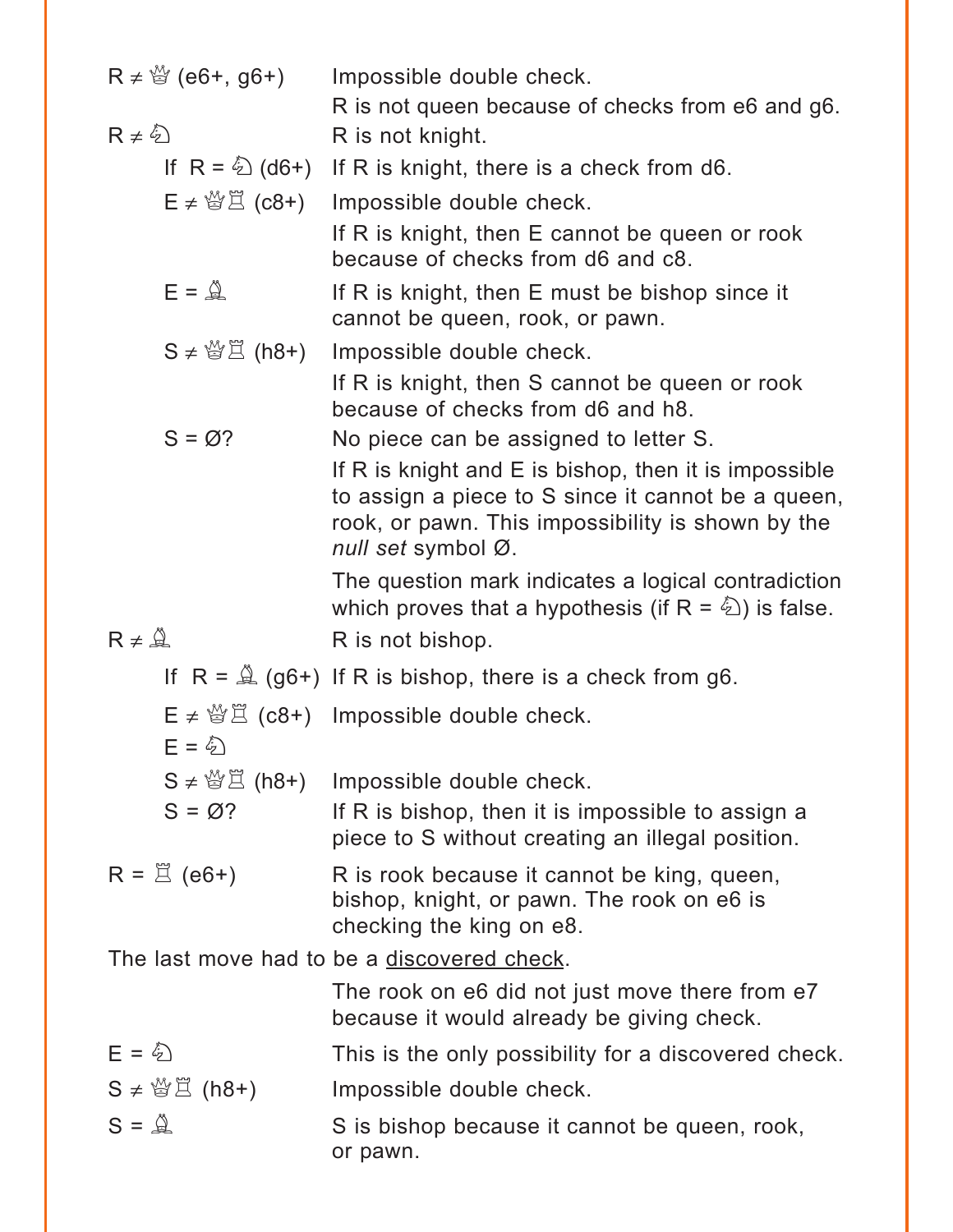<span id="page-8-0"></span>

| $U \neq \mathcal{Q}$ (f6+) | Both kings in check.                                                                                  |  |  |  |  |
|----------------------------|-------------------------------------------------------------------------------------------------------|--|--|--|--|
| $U = \mathbb{A}$           | U is not queen because of checks from e6 and f6.<br>U is pawn since it cannot be queen.               |  |  |  |  |
| $Caps = White$             | The pawn on f6 must be white. If it were black,<br>then both kings would be in check (e6+, f6+).      |  |  |  |  |
|                            | Last move: $1Ne7 > c8+$ The symbol $>$ indicates that the move may<br>or may not have been a capture. |  |  |  |  |

Case solved.

#### **[Rebus 02](#page-1-0)**

Andrey Frolkin 2016 *SuperProblem.ru Saturday Puzzle #1* w\_\_\_\_\_\_\_\_w where  $\frac{w}{2}$ 

| 8                                                                                                |                                                         |                  | $R =$ queen                            | 8              |   |  |   |   |  |   |   |  |
|--------------------------------------------------------------------------------------------------|---------------------------------------------------------|------------------|----------------------------------------|----------------|---|--|---|---|--|---|---|--|
| 7                                                                                                |                                                         |                  | $E = \text{rook}$                      | $\overline{7}$ |   |  |   |   |  |   |   |  |
| 6                                                                                                |                                                         |                  | $I =$ knight                           | 6              |   |  |   |   |  |   |   |  |
| 5                                                                                                |                                                         |                  | $Z =$ king                             | 5              |   |  |   |   |  |   |   |  |
| 4                                                                                                | Е.                                                      |                  | $N = b$ ishop                          | 4              |   |  |   |   |  |   |   |  |
| 3                                                                                                |                                                         |                  | caps $=$ white                         | 3              |   |  |   |   |  |   |   |  |
|                                                                                                  |                                                         |                  |                                        |                |   |  |   |   |  |   |   |  |
| $\overline{2}$                                                                                   |                                                         |                  | last move:                             | $\overline{2}$ |   |  |   |   |  |   |   |  |
|                                                                                                  |                                                         |                  | $1d2xe1 = R +$                         |                |   |  |   |   |  |   |   |  |
|                                                                                                  | b<br>d<br>C<br>e<br>a                                   | q<br>h           |                                        |                | а |  | U | е |  | g | h |  |
| $(15 + 2)$<br>$Z = \circledS$<br>Only letter with one uppercase, one lowercase.                  |                                                         |                  |                                        |                |   |  |   |   |  |   |   |  |
|                                                                                                  |                                                         |                  |                                        |                |   |  |   |   |  |   |   |  |
| $\hat{\mathbb{Z}} = \varnothing$<br>There are no pawns. All five letters appear on the 1st rank. |                                                         |                  |                                        |                |   |  |   |   |  |   |   |  |
|                                                                                                  | $E \neq \mathbb{Q}$ (e2+, e4+) Impossible double check. |                  |                                        |                |   |  |   |   |  |   |   |  |
|                                                                                                  | $E \neq \hat{\varphi}$ (b2+)                            |                  | Impossible check (no last move).       |                |   |  |   |   |  |   |   |  |
|                                                                                                  | $E = \Box$ (e1+)                                        | Check.           |                                        |                |   |  |   |   |  |   |   |  |
|                                                                                                  | Last move: 1d2xe1=R+ Only way to explain check by rook. |                  |                                        |                |   |  |   |   |  |   |   |  |
|                                                                                                  |                                                         |                  | The type of piece captured is unknown. |                |   |  |   |   |  |   |   |  |
|                                                                                                  | $Caps = White$                                          | Promotion on e1. |                                        |                |   |  |   |   |  |   |   |  |
| $I \neq \mathcal{Q}(\mathcal{Q}^2)$ (c2+, c4+) Impossible multiple checks.                       |                                                         |                  |                                        |                |   |  |   |   |  |   |   |  |
| $=$ $\&$                                                                                         |                                                         |                  |                                        |                |   |  |   |   |  |   |   |  |

 $N \neq \frac{M}{Q}$  (f3+) Both kings in check.

 $N = \mathbb{Q}$ 

$$
R = \mathcal{L}
$$

Did you know that 'reizen' is the Dutch verb for "travel"? Ik zou graag naar Oekraine reizen.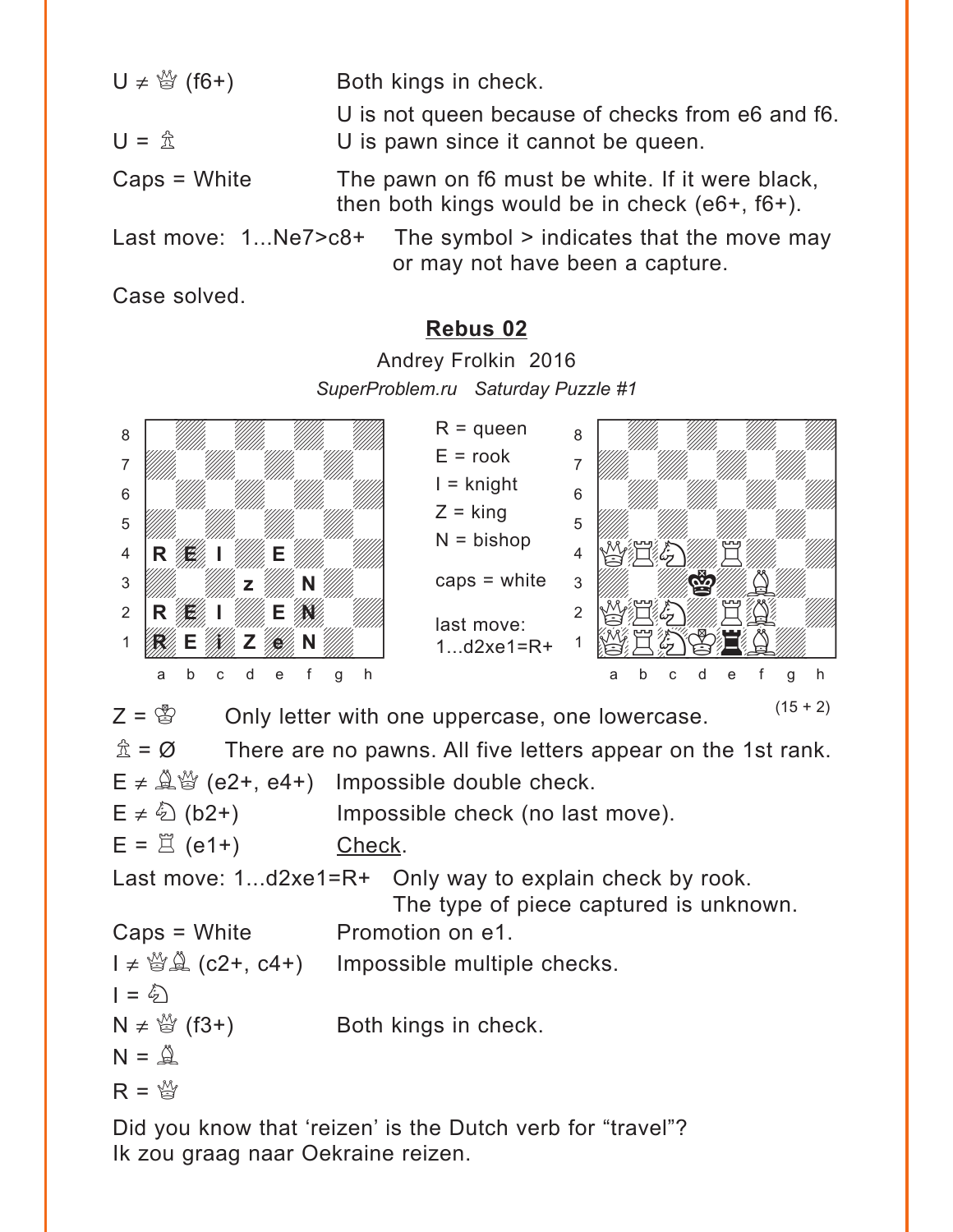## **[Rebus 03](#page-2-0)**

Andrey Frolkin 2016 *SuperProblem.ru Saturday Puzzle #2*

<span id="page-9-0"></span>

 $V = \hat{\mathbb{E}}$  The other five letters appear on the 1st rank.

O ≠  $\mathbb{Q}$   $\mathscr{C}$  (c2+) Impossible check (no last move).

 $O \neq \mathbb{Z}$  (c3+) Impossible check (no last move).

 $O = \bigotimes (c1+)$  Check.

Last move: 1...d2xc1=N+ Only way to explain check by knight.

Caps = White Promotion on c1.

 $Y \neq \mathcal{B}(\mathcal{A})$  (e2+) Impossible check and both kings in check.

$$
Y = \mathbb{E}
$$

- $L \neq \mathbb{Q}$  White is only missing one piece. It was captured on the dark square c1. If  $L =$  bishop, then the missing White piece would be a light-square bishop, which is impossible.
- $L = \frac{M}{2}$
- $K = \mathbb{Q}$

![](_page_9_Figure_15.jpeg)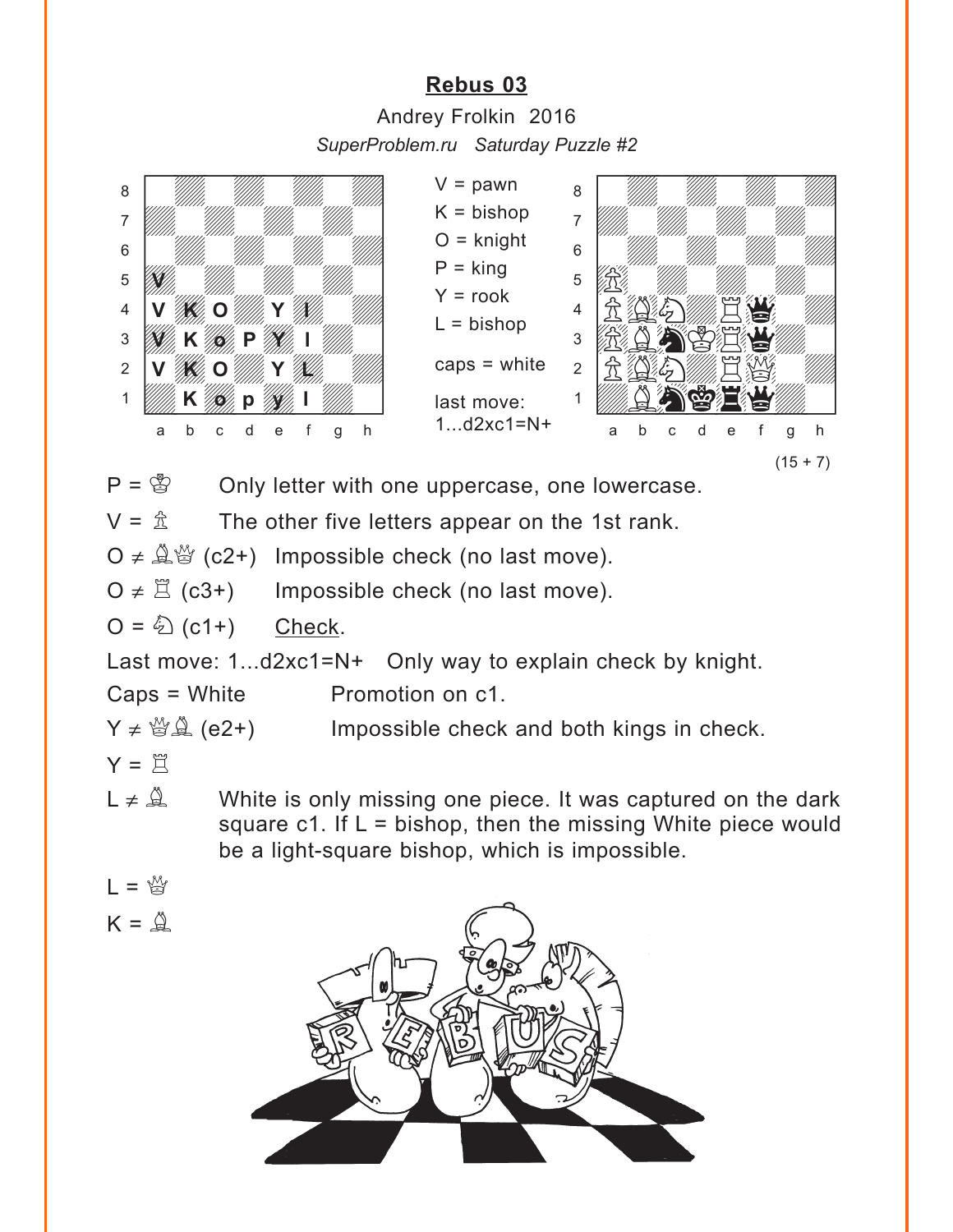### **[Rebus 04](#page-3-0)**

J. Coakley 2016 *SuperProblem.ru Saturday Puzzle #5*

<span id="page-10-0"></span>![](_page_10_Picture_2.jpeg)

 $O = \mathcal{B}$  Only letter with one uppercase, one lowercase.

 $\hat{\mathbb{Z}} \neq$  (FR) These letters appear on the 1st rank.

One of the kings is in check by F ( $\Xi$ b5+,  $\triangle$ g1+,  $\diamond$ f5+)

One of the kings is in check by R ( $\Xi$ g3+,  $\triangleq$ d5+,  $\triangleq$ c1+)

Therefore there must be a double check. The only legal possibility for a double check is an *en passant* capture.This determines which pieces are assigned to the remaining letters.

$$
F = \overset{\text{def}}{=} (b5+)
$$

$$
R = \overset{\text{def}}{=} (d5+)
$$

$$
L = \mathbf{\hat{\mathbb{E}}}
$$

Last two moves: 1.c2-c4 b4xc3 e.p.+

Caps = Black The pawn that captured on c3 must be black.

![](_page_10_Picture_12.jpeg)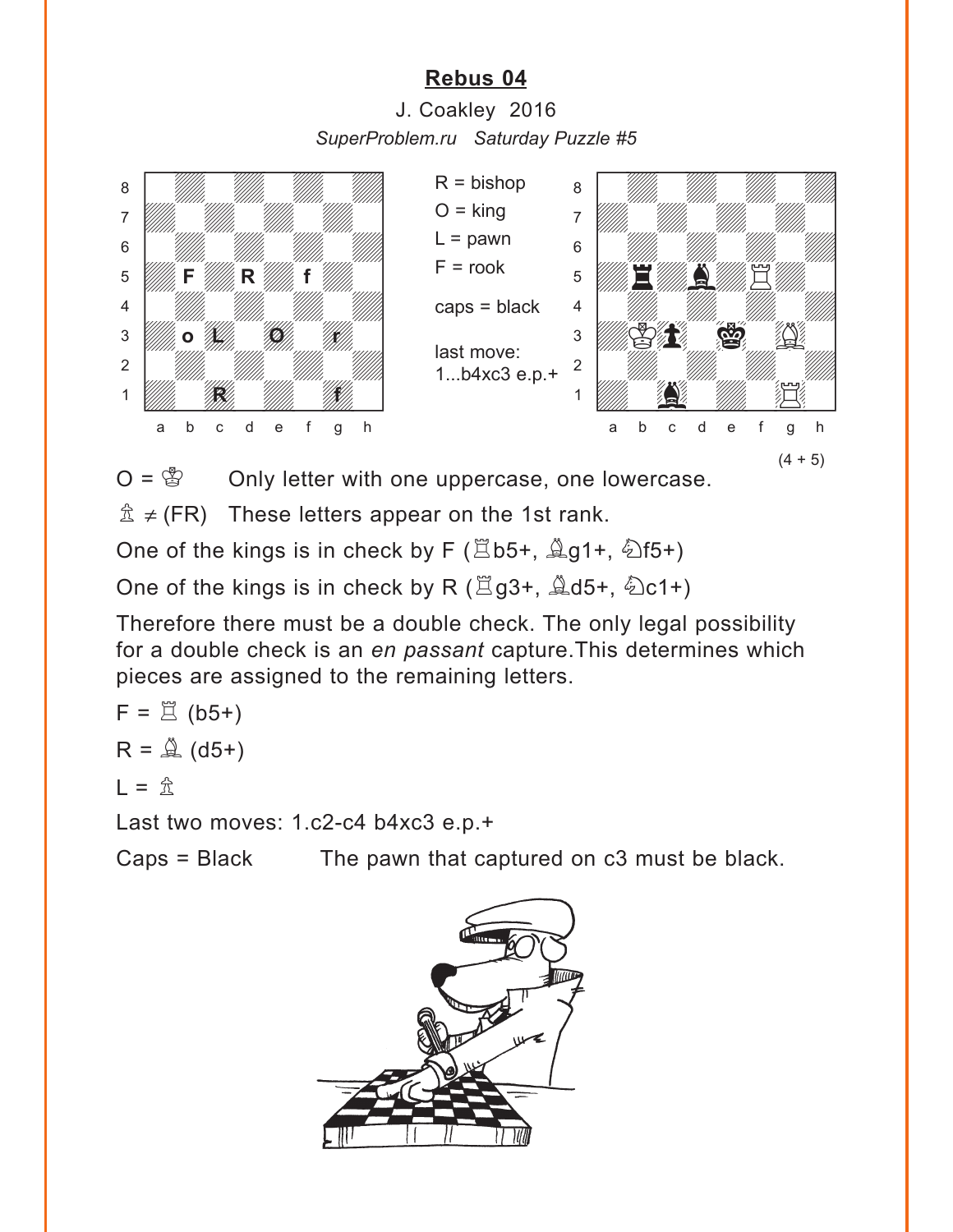### **[Rebus 05](#page-3-0)**

J. Coakley 2016 *SuperProblem.ru Saturday Puzzle #6*

<span id="page-11-0"></span>![](_page_11_Picture_2.jpeg)

The letters have been changed, but this position is the same as the previous rebus except for two differences. The piece on g3 is now on e1, and the square c3 is vacant.

 $I = \mathcal{B}$  Only letter with one uppercase, one lowercase.

 $\hat{\mathbb{Z}} \neq (KN)$  These letters appear on the 1st rank.

One of the kings is in check by K ( $\Xi$ b5+,  $\angle \Box$ g1+,  $\angle \Box$ f5+).

One of the kings is in check by N ( $\Xi$ e1+,  $\triangle$ d5+,  $\triangle$ c1+).

Therefore there must be a double check. The only legal possibility for a double check is a pawn promotion. This determines which pieces are assigned to the remaining letters.

```
N = \mathbb{E} (e1+)
K = \mathbb{Q} (g1+)
Last move: 1...f2xe1=R+ 
Caps = White Promotion on 1st rank.
```
#### *Brute Force or Logical Reason?*

Trying to solve these puzzles with the brute force method is not recommended. In a six letter rebus, there are 1440 different ways to assign the pieces  $(6! \times 2)$ . If the kings are known, there are still 240 ways to assign the other pieces.

![](_page_11_Picture_12.jpeg)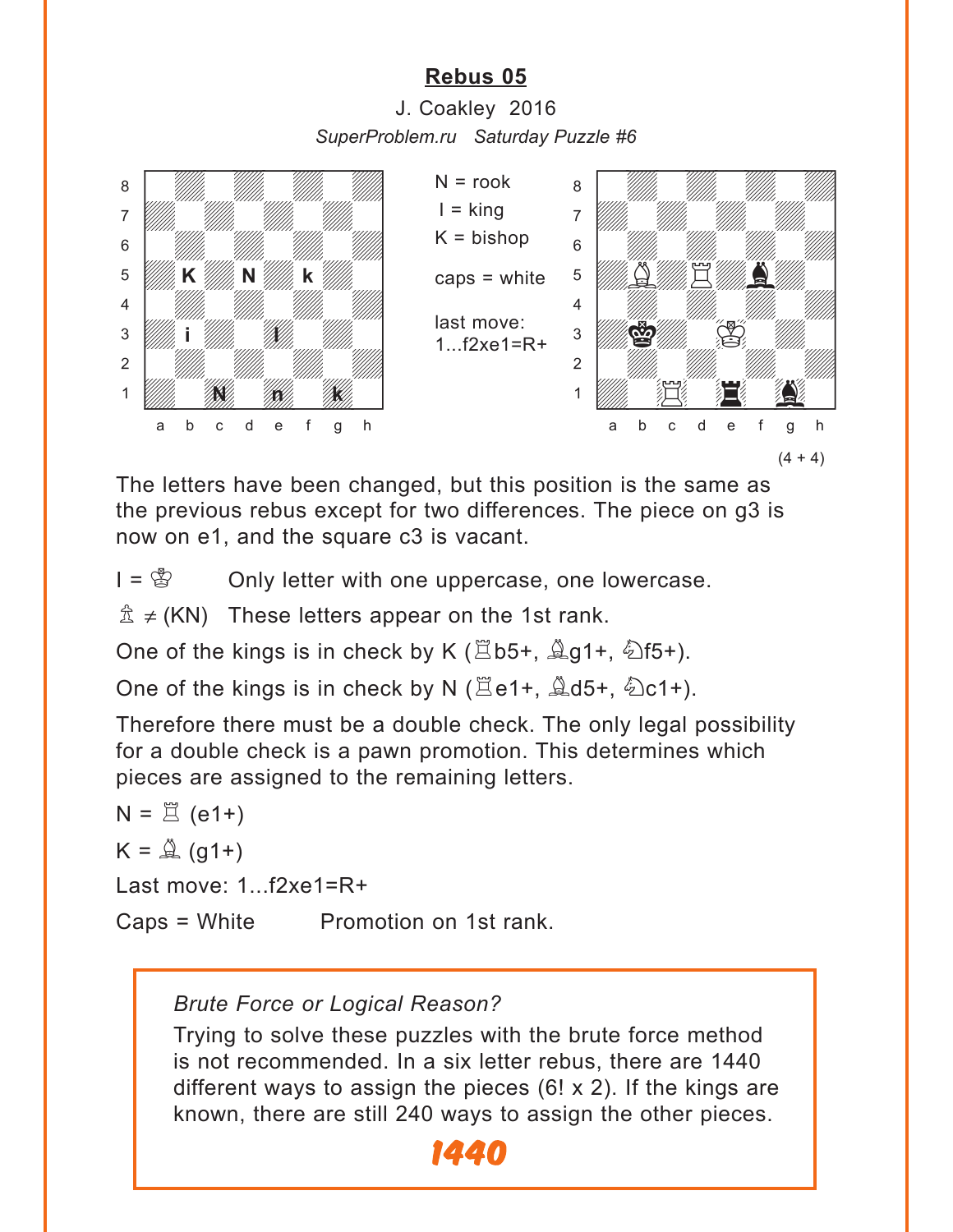<span id="page-12-0"></span>**[Rebus 06](#page-4-0)** Andrey Frolkin & Jeff Coakley 2017 *Puzzling Side of Chess*

![](_page_12_Picture_1.jpeg)

With a full board of pieces, some deductions are very easy. There is one king, one queen, and eight pawns for each side. The pawn formation makes the assignment of colours obvious.  $\Omega = \hat{\pi}$ Caps = White  $\mathbb{E} \mathbb{E} = (AR)$  Only letters with one uppercase, one lowercase.  $A \triangleq 1 - (BDS)$  $R \neq \overset{\circ}{\otimes}$  If  $R = \overset{\circ}{\otimes}$  $A = \mathbb{A}$  $S \neq \mathbb{Q}$  If  $S = \mathbb{Q}$  (h4+) Impossible check. The bishop had no legal move on the last turn to reach h4. There was no discovered check by 1...Rg3-g2+ because if  $B = \mathbb{Z}$ , then both kings are in check (h4+, b8+).  $D \neq \mathbb{Q}$  If  $D = \mathbb{Q}$  (g6+) Check.  $B \neq \mathbb{Z}$  (b8+) Both kings in check.  $B \neq \hat{\mathbb{Q}}$  (g2+) Both kings in check.  $B = \emptyset$ ? No piece can be assigned to B.  $B \neq \hat{A}$  If  $B = \hat{A}$  (a4+) Check. The bishop had no legal move on the last turn to reach a4. There was no discovered check by 1.Nb5-c3+ with  $D = \hat{\mathbb{Q}}$  because Black would have no legal move on their previous turn. The white king on e1 would be in an impossible check from the black bishop on a5.  $A = \emptyset$ ? No letter can be bishop.  $(16 + 16)$ *continued next page*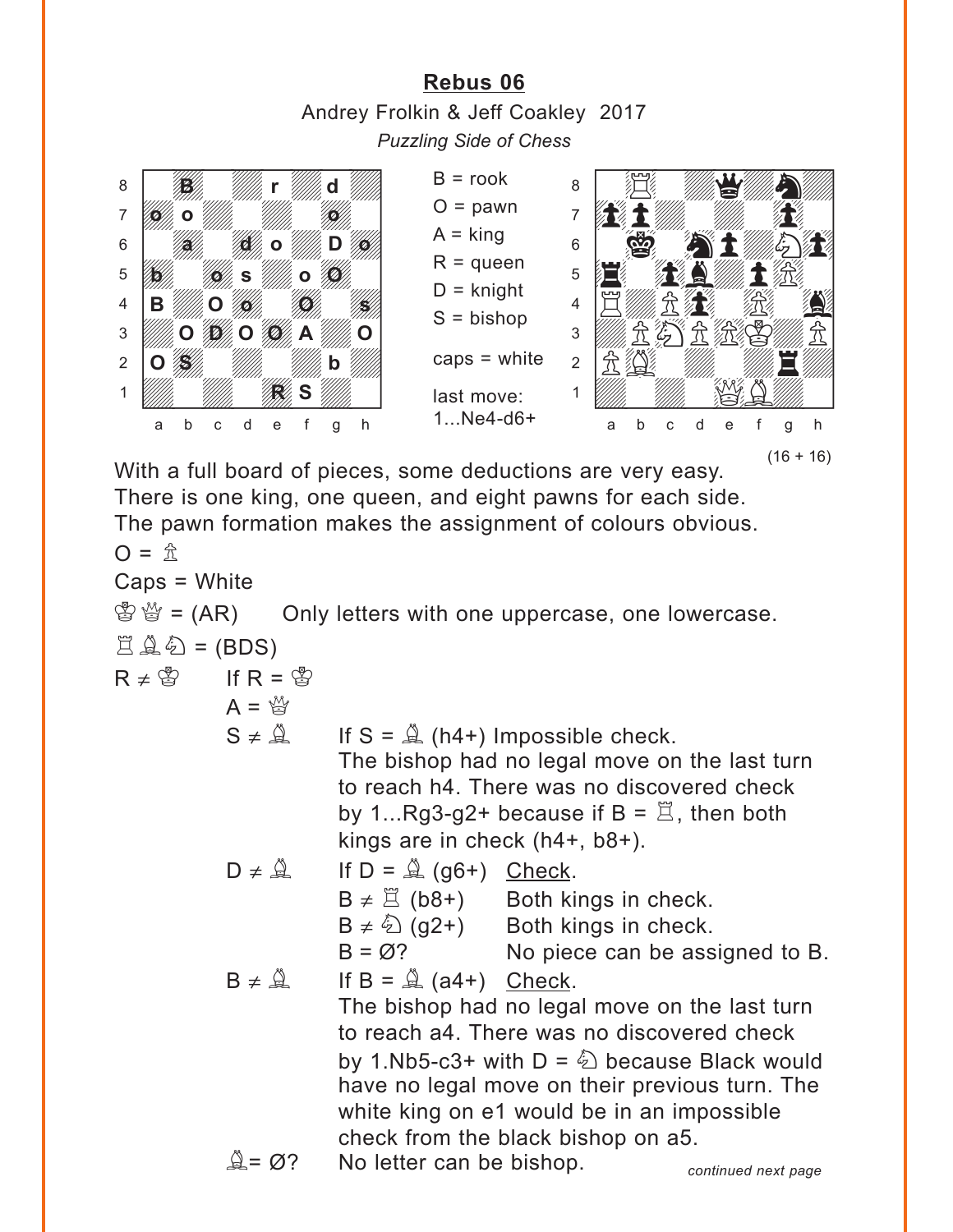<span id="page-13-0"></span>![](_page_13_Figure_0.jpeg)

the check from d5.

## **[Rebus 07](#page-5-0)**

Andrey Frolkin & Jeff Coakley 2017 *Puzzling Side of Chess*

![](_page_13_Picture_4.jpeg)

![](_page_13_Figure_5.jpeg)

 $(12 + 5)$ 

 $\mathcal{B} = (JIN)$  Only letters with one uppercase, one lowercase.

 $\hat{\mathbb{Z}}$  = (JR) The other letters appear on the 1st or 8th rank.

 $I \neq \overset{\circ}{\otimes}$  If  $I = \overset{\circ}{\otimes}$ 

One of the kings is in check by E ( $\Xi$ e8+,  $\triangle$ a8+,  $\triangle$ g3+).  $E \neq \mathcal{L}$  Both kings in check.

 $F \neq \frac{M}{Q}$  (h1+) Impossible double check or both kings in check.  $J \neq \mathcal{Q}$  (h5+) Impossible double check or both kings in check.  $N \neq \mathcal{Q}$  (a4+) Impossible double check or both kings in check.  $R \neq \mathcal{Q}$  (d3+) Impossible double check or both kings in check.  $\mathcal{Q} = \emptyset$ ? No letter can be queen.